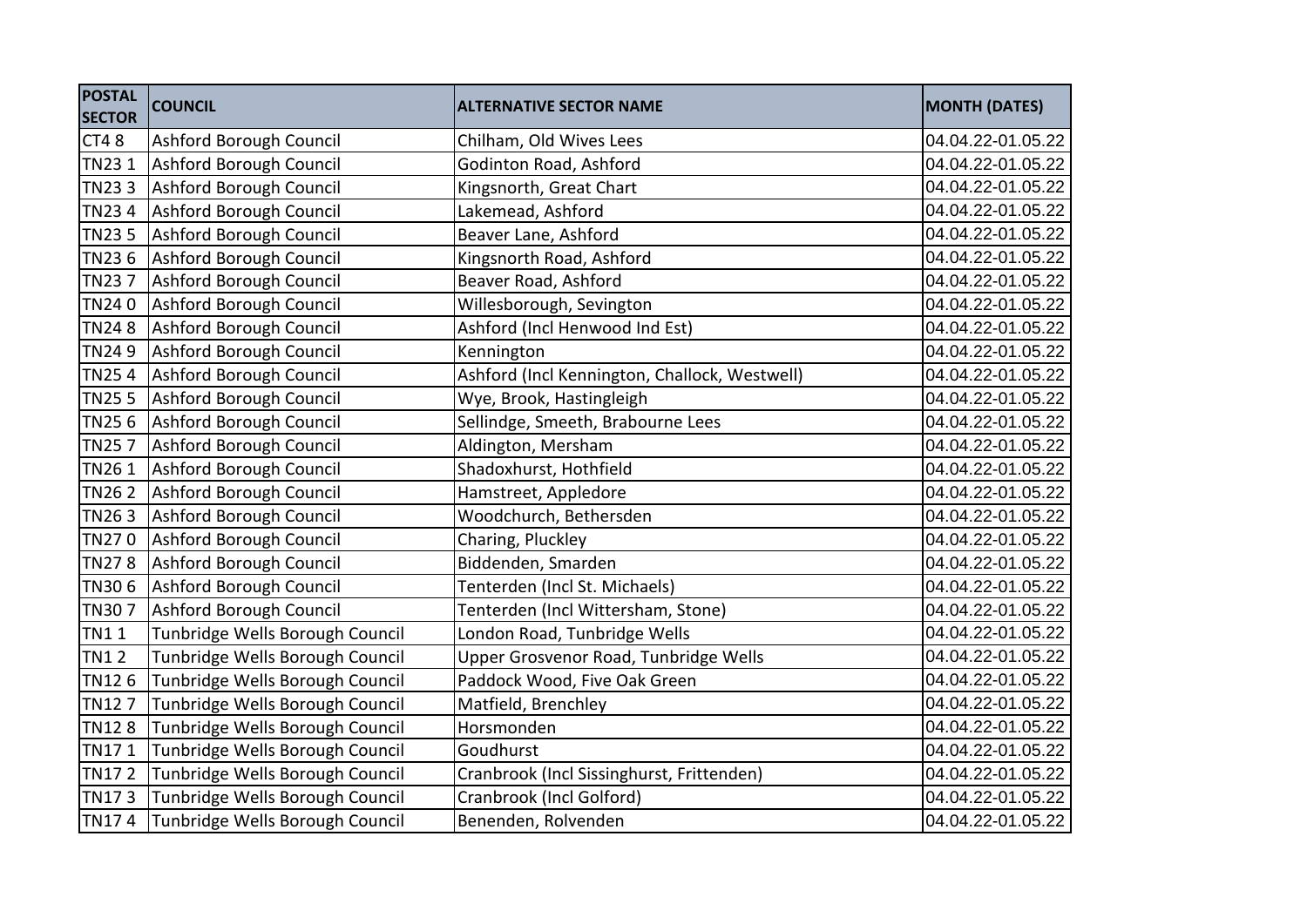| <b>TN184</b> | Tunbridge Wells Borough Council       | Hawkhurst                                                    | 04.04.22-01.05.22 |
|--------------|---------------------------------------|--------------------------------------------------------------|-------------------|
| <b>TN185</b> | Tunbridge Wells Borough Council       | Sandhurst, Hawkhurst                                         | 04.04.22-01.05.22 |
| <b>TN23</b>  | Tunbridge Wells Borough Council       | Sandhurst Road, Tunbridge Wells                              | 04.04.22-01.05.22 |
| <b>TN24</b>  | Tunbridge Wells Borough Council       | Pembury                                                      | 04.04.22-01.05.22 |
| <b>TN25</b>  | Tunbridge Wells Borough Council       | Broadwater Down, Tunbridge Wells                             | 04.04.22-01.05.22 |
| <b>TN30</b>  | Tunbridge Wells Borough Council       | Langton Green, Speldhurst                                    | 04.04.22-01.05.22 |
| <b>TN38</b>  | Tunbridge Wells Borough Council       | Lamberhurst, Hook Green                                      | 04.04.22-01.05.22 |
| <b>TN40</b>  | Tunbridge Wells Borough Council       | Tunbridge Wells (Incl Southborough, Bidborough)              | 04.04.22-01.05.22 |
| <b>TN48</b>  | Tunbridge Wells Borough Council       | Tunbridge Wells (Incl Rusthall)                              | 04.04.22-01.05.22 |
| <b>TN49</b>  | Tunbridge Wells Borough Council       | St Johns Road, Tunbridge Wells                               | 04.04.22-01.05.22 |
| CB214        | South Cambridgeshire District Council | Linton (Incl Balsham)                                        | 04.04.22-01.05.22 |
| CB215        | South Cambridgeshire District Council | Weston Colville (Incl West Wattling, Weston Green)           | 04.04.22-01.05.22 |
| CB216        | South Cambridgeshire District Council | Great Abington (Incl Little Abington, Hildersham)            | 04.04.22-01.05.22 |
| CB223        | South Cambridgeshire District Council | Sawston, Cambridge                                           | 04.04.22-01.05.22 |
| CB224        | South Cambridgeshire District Council | Duxford (Incl Whitesford)                                    | 04.04.22-01.05.22 |
| CB22 5       | South Cambridgeshire District Council | Great Shelford (Incl Little Shelford)                        | 04.04.22-01.05.22 |
| CB226        | South Cambridgeshire District Council | Foxton, Cambridge                                            | 04.04.22-01.05.22 |
| CB227        | South Cambridgeshire District Council | Harston (Incl Barrington, Newton)                            | 04.04.22-01.05.22 |
| CB231        | South Cambridgeshire District Council | Haslingfield (Incl Harltan, Great Eversden, Little Eversden) | 04.04.22-01.05.22 |
| CB23 2       | South Cambridgeshire District Council | Bourn (Incl Kingston)                                        | 04.04.22-01.05.22 |
| CB233        | South Cambridgeshire District Council | Papworth Everard (Incl Caxton)                               | 04.04.22-01.05.22 |
| CB234        | South Cambridgeshire District Council | Elsworth (Incl Knapwell, Boxworth)                           | 04.04.22-01.05.22 |
| CB23 5       | South Cambridgeshire District Council | South Cambourne, Cambridge                                   | 04.04.22-01.05.22 |
| CB236        | South Cambridgeshire District Council | North Cambourne, Cambridge                                   | 04.04.22-01.05.22 |
| CB237        | South Cambridgeshire District Council | Comberton (Incl Hardwick, Coton, Barton)                     | 04.04.22-01.05.22 |
| CB238        | South Cambridgeshire District Council | Bar Hill (Incl Dry Drayton)                                  | 04.04.22-01.05.22 |
| CB243        | South Cambridgeshire District Council | Longstanton (Incl Oakington)                                 | 04.04.22-01.05.22 |
| CB244        | South Cambridgeshire District Council | Swavesey (Incl Fen Drayton)                                  | 04.04.22-01.05.22 |
| CB24 5       | South Cambridgeshire District Council | Willingham (Incl Over)                                       | 04.04.22-01.05.22 |
| CB246        | South Cambridgeshire District Council | Milton, Cambridge                                            | 04.04.22-01.05.22 |
| CB248        | South Cambridgeshire District Council | Cottenham (Incl Rampton)                                     | 04.04.22-01.05.22 |
| CB249        | South Cambridgeshire District Council | Histon (Incl Impington)                                      | 04.04.22-01.05.22 |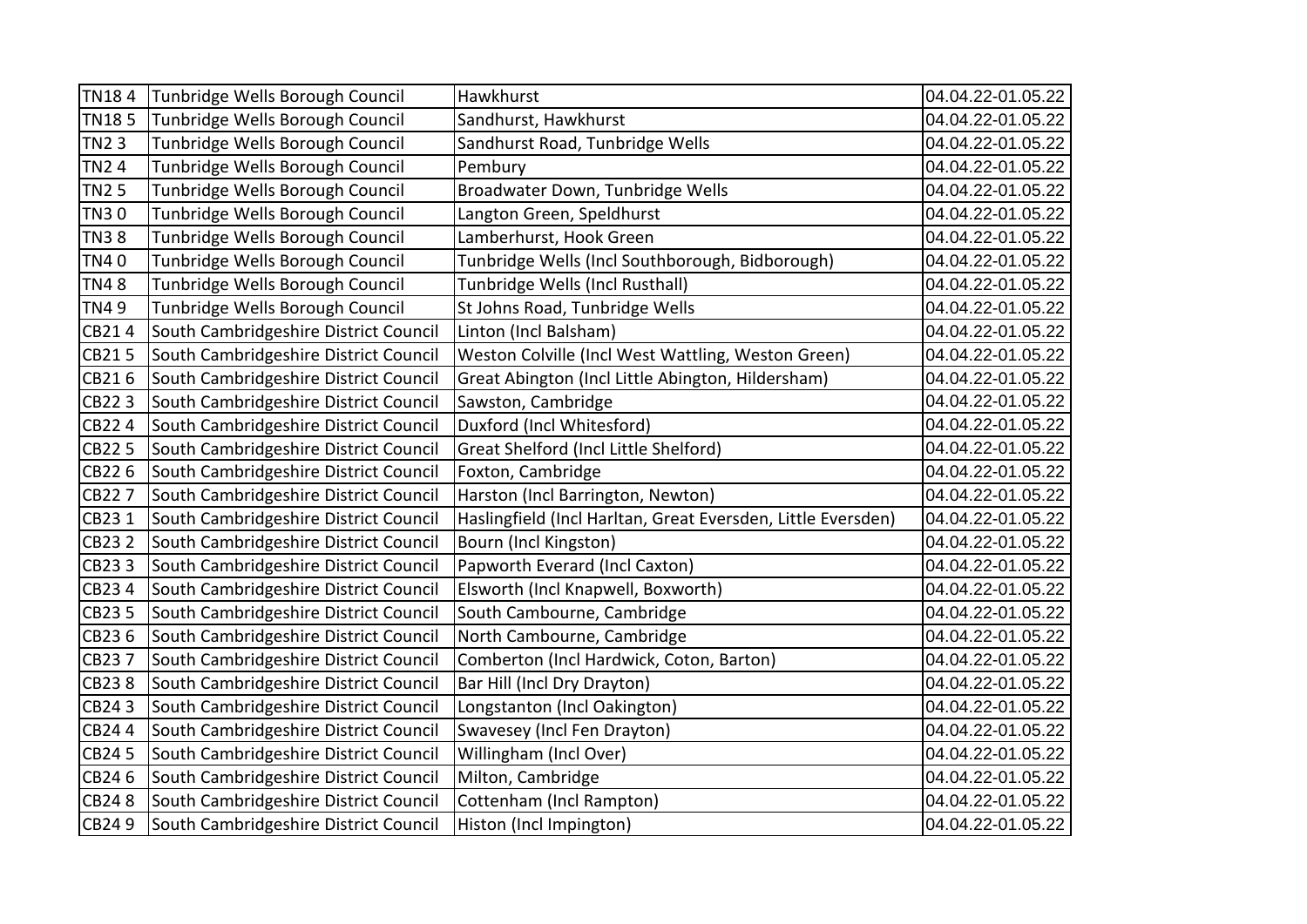| CB259       | South Cambridgeshire District Council | Waterbeach (Incl Lode, Landbeach             | 04.04.22-01.05.22 |
|-------------|---------------------------------------|----------------------------------------------|-------------------|
| SG193       | South Cambridgeshire District Council | Gamlingay, Great Gransden                    | 04.04.22-01.05.22 |
| SG80        | South Cambridgeshire District Council | Steeple Morden                               | 04.04.22-01.05.22 |
| <b>SG85</b> | South Cambridgeshire District Council | Royston (Incl Bassingbourn, Orwell, Whaddon) | 04.04.22-01.05.22 |
| SG86        | South Cambridgeshire District Council | Melbourn, Meldreth, Shepreth                 | 04.04.22-01.05.22 |
| <b>KT48</b> | Sutton                                | Central Road, Worcester Park                 | 04.04.22-01.05.22 |
| SM11        | Sutton                                | High Street, Sutton                          | 04.04.22-01.05.22 |
| <b>SM12</b> | Sutton                                | St James Road, Sutton                        | 04.04.22-01.05.22 |
| <b>SM13</b> | Sutton                                | <b>Benhill Road, Sutton</b>                  | 04.04.22-01.05.22 |
| <b>SM14</b> | Sutton                                | <b>Brunswick Road, Sutton</b>                | 04.04.22-01.05.22 |
| <b>SM25</b> | Sutton                                | Brighton Road, Sutton                        | 04.04.22-01.05.22 |
| SM26        | Sutton                                | Sutton (Incl Belmont)                        | 04.04.22-01.05.22 |
| <b>SM27</b> | Sutton                                | Sutton (Incl Cheam, Belmont)                 | 04.04.22-01.05.22 |
| <b>SM38</b> | Sutton                                | Sutton (Incl Cheam)                          | 04.04.22-01.05.22 |
| SM39        | Sutton                                | Gander Green Lane, Sutton                    | 04.04.22-01.05.22 |
| <b>SM51</b> | Sutton                                | Winchcombe Road, Carshalton                  | 04.04.22-01.05.22 |
| <b>SM52</b> | Sutton                                | Durand Close, Carshalton                     | 04.04.22-01.05.22 |
| <b>SM53</b> | Sutton                                | Stanley Park Road, Carshalton                | 04.04.22-01.05.22 |
| <b>SM54</b> | Sutton                                | <b>Stanley Road, Carshalton</b>              | 04.04.22-01.05.22 |
| <b>SM60</b> | Sutton                                | Woodcote Road, Wallington                    | 04.04.22-01.05.22 |
| <b>SM67</b> | Sutton                                | Wallington (Incl Hackbridge)                 | 04.04.22-01.05.22 |
| <b>SM68</b> | Sutton                                | Demesne Road, Wallington                     | 04.04.22-01.05.22 |
| SM69        | Sutton                                | Stafford Road, Wallington                    | 04.04.22-01.05.22 |
| E112        | Redbridge                             | Wanstead, London                             | 04.04.22-01.05.22 |
| E181        | Redbridge                             | George Lane, London                          | 04.04.22-01.05.22 |
| E18 2       | Redbridge                             | Snaresbrook, South Woodford, London          | 04.04.22-01.05.22 |
| IG11        | Redbridge                             | High Road, Ilford                            | 04.04.22-01.05.22 |
| <b>IG12</b> | Redbridge                             | Loxford, Ilford                              | 04.04.22-01.05.22 |
| <b>IG13</b> | Redbridge                             | Cranbrook, Ilford                            | 04.04.22-01.05.22 |
| <b>IG14</b> | Redbridge                             | Thorold Road, Ilford                         | 04.04.22-01.05.22 |
| <b>IG26</b> | Redbridge                             | Gants Hill, Redbridge                        | 04.04.22-01.05.22 |
| <b>IG27</b> | Redbridge                             | Aldborough Hatch, Ilford                     | 04.04.22-01.05.22 |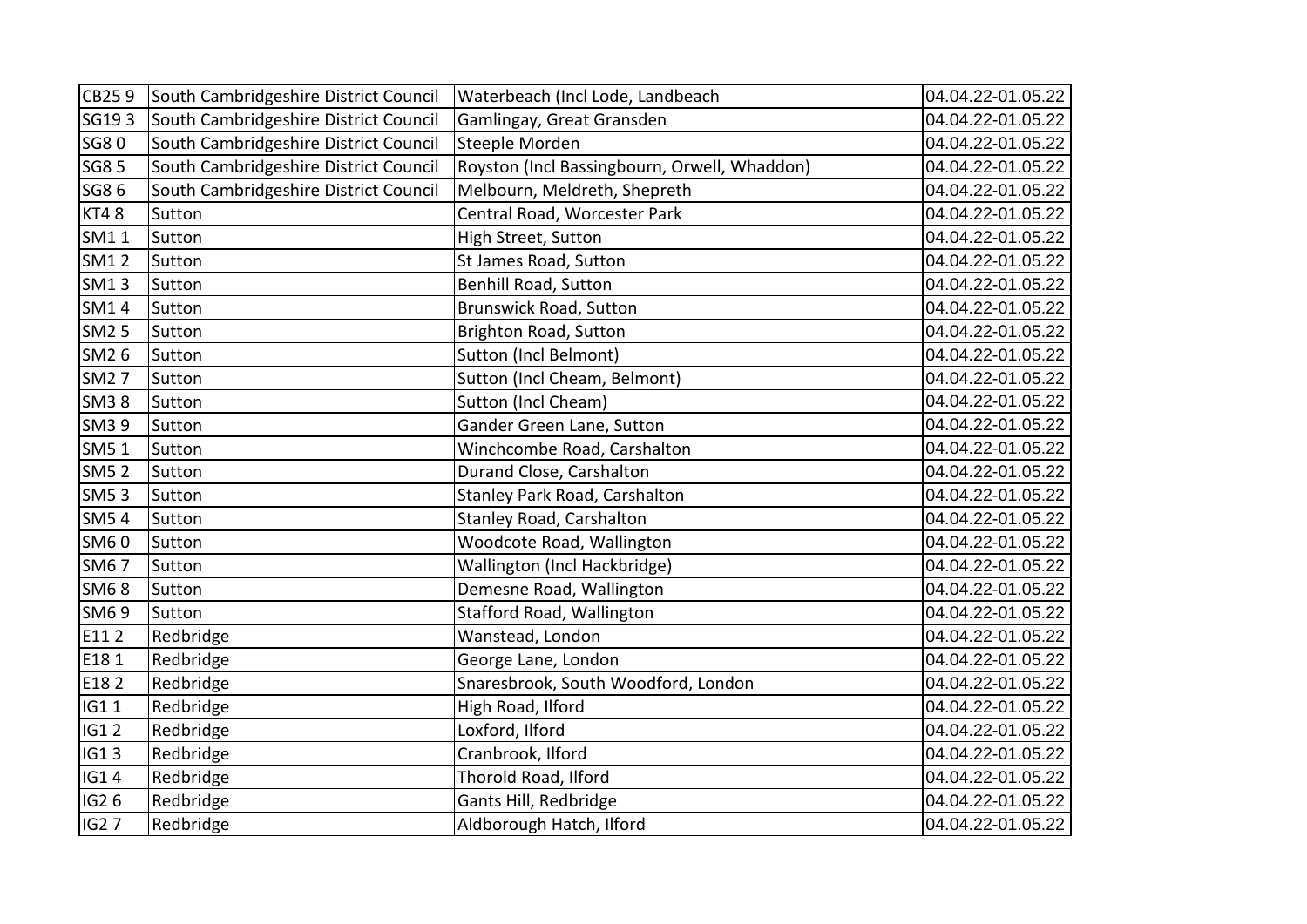| <b>IG38</b> | Redbridge               | Seven Kings, Ilford                         | 04.04.22-01.05.22 |
|-------------|-------------------------|---------------------------------------------|-------------------|
| IG3 9       | Redbridge               | Goodmayes, Ilford                           | 04.04.22-01.05.22 |
| IG4 5       | Redbridge               | Redbridge, Wanstead                         | 04.04.22-01.05.22 |
| IG50        | Redbridge               | Clayhall, Redbridge                         | 04.04.22-01.05.22 |
| IG61        | Redbridge               | Ilford (Incl Barkingside)                   | 04.04.22-01.05.22 |
| <b>IG62</b> | Redbridge               | Ilford (Incl Barkingside, Fullwell Cross)   | 04.04.22-01.05.22 |
| IG63        | Redbridge               | New North Road, Hainault                    | 04.04.22-01.05.22 |
| <b>IG74</b> | Redbridge               | Manford Way, Chigwell                       | 04.04.22-01.05.22 |
| <b>IG80</b> | Redbridge               | Woodford Wells, Woodford                    | 04.04.22-01.05.22 |
| <b>IG87</b> | Redbridge               | Woodford Green, Woodford                    | 04.04.22-01.05.22 |
| <b>IG88</b> | Redbridge               | Woodford Bridge, Woodford                   | 04.04.22-01.05.22 |
| <b>IG89</b> | Redbridge               | Horn Lane, Woodford                         | 04.04.22-01.05.22 |
| <b>RM64</b> | Redbridge               | Romford (Incl Chadwell Heath, Little Heath) | 04.04.22-01.05.22 |
| N101        | <b>Haringey Council</b> | Colney Hatch Lane, London                   | 04.04.22-01.05.22 |
| N102        | <b>Haringey Council</b> | Sydney Road, London                         | 04.04.22-01.05.22 |
| N103        | <b>Haringey Council</b> | Fortis Green Road, London                   | 04.04.22-01.05.22 |
| N153        | Haringey Council        | Langham Road, London                        | 04.04.22-01.05.22 |
| N154        | <b>Haringey Council</b> | Philip Lane, London                         | 04.04.22-01.05.22 |
| N155        | <b>Haringey Council</b> | West Green Road, London                     | 04.04.22-01.05.22 |
| N156        | <b>Haringey Council</b> | Craven Park Road, London                    | 04.04.22-01.05.22 |
| N170        | <b>Haringey Council</b> | Northumberland Park, London                 | 04.04.22-01.05.22 |
| N176        | <b>Haringey Council</b> | Gloucester Road, London                     | 04.04.22-01.05.22 |
| N177        | <b>Haringey Council</b> | Lordship Lane, London, N 177                | 04.04.22-01.05.22 |
| N178        | <b>Haringey Council</b> | Creighton Road, London                      | 04.04.22-01.05.22 |
| N179        | <b>Haringey Council</b> | Bream Close, London                         | 04.04.22-01.05.22 |
| N225        | <b>Haringey Council</b> | Lordship Lane, London, N 22 5               | 04.04.22-01.05.22 |
| N226        | <b>Haringey Council</b> | High Road, London, N 22 6                   | 04.04.22-01.05.22 |
| N227        | <b>Haringey Council</b> | Alexandra Park Road, London                 | 04.04.22-01.05.22 |
| N228        | <b>Haringey Council</b> | Palmerston Road, London                     | 04.04.22-01.05.22 |
| N41         | <b>Haringey Council</b> | Woodberry Down Estate, London, N 41         | 04.04.22-01.05.22 |
| N44         | <b>Haringey Council</b> | Mount View Road, London                     | 04.04.22-01.05.22 |
| <b>N64</b>  | <b>Haringey Council</b> | North Hill, London                          | 04.04.22-01.05.22 |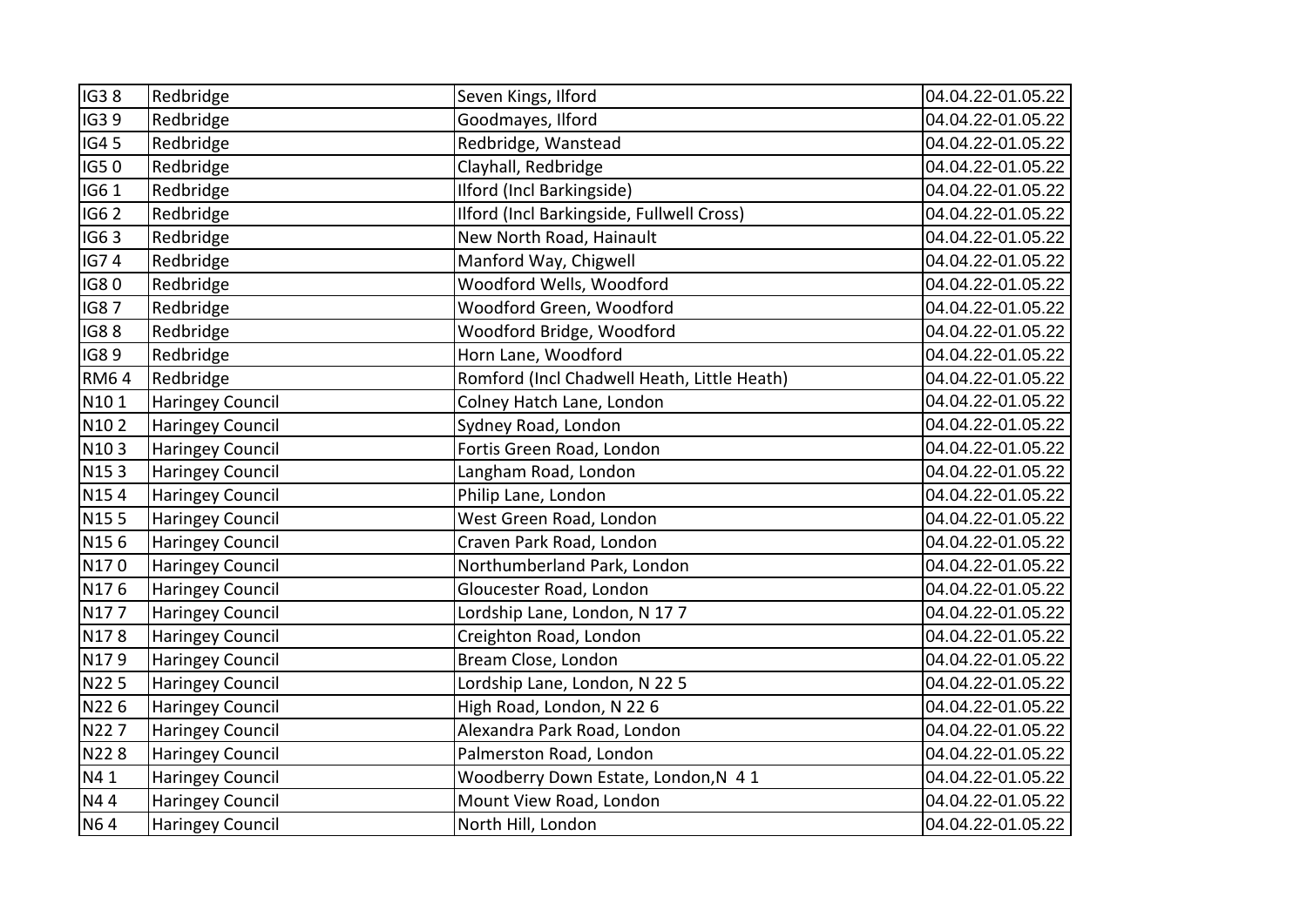| <b>N65</b>  | Haringey Council         | Hornsey Lane, London                       | 04.04.22-01.05.22 |
|-------------|--------------------------|--------------------------------------------|-------------------|
| <b>N80</b>  | <b>Haringey Council</b>  | Green Lanes, London, N 80                  | 04.04.22-01.05.22 |
| <b>N87</b>  | <b>Haringey Council</b>  | North View Road, London                    | 04.04.22-01.05.22 |
| <b>N88</b>  | <b>Haringey Council</b>  | Park Road, London                          | 04.04.22-01.05.22 |
| N89         | <b>Haringey Council</b>  | Ridge Road, London                         | 04.04.22-01.05.22 |
| <b>NR11</b> | Norwich City Council     | Recorder Road, Norwich                     | 04.04.22-01.05.22 |
| <b>NR12</b> | Norwich City Council     | Norwich (Incl Old Lakenham)                | 04.04.22-01.05.22 |
| <b>NR13</b> | Norwich City Council     | Southwell Road, Norwich                    | 04.04.22-01.05.22 |
| <b>NR14</b> | Norwich City Council     | St Leonards Road, Norwich                  | 04.04.22-01.05.22 |
| <b>NR21</b> | Norwich City Council     | Pottergate, Norwich                        | 04.04.22-01.05.22 |
| <b>NR22</b> | Norwich City Council     | Unthank Road, Norwich                      | 04.04.22-01.05.22 |
| <b>NR23</b> | Norwich City Council     | Earlham Road, Norwich                      | 04.04.22-01.05.22 |
| <b>NR24</b> | Norwich City Council     | Norwich (Incl West Pottergate)             | 04.04.22-01.05.22 |
| <b>NR31</b> | Norwich City Council     | Magdalen Street, Norwich                   | 04.04.22-01.05.22 |
| <b>NR32</b> | Norwich City Council     | Mile Cross, Norwich                        | 04.04.22-01.05.22 |
| <b>NR33</b> | Norwich City Council     | Woodcock Road, Norwich                     | 04.04.22-01.05.22 |
| <b>NR34</b> | Norwich City Council     | Gertrude Road, Norwich                     | 04.04.22-01.05.22 |
| <b>NR46</b> | Norwich City Council     | Norwich (Incl Cringleford, Keswick, Eaton) | 04.04.22-01.05.22 |
| <b>NR47</b> | Norwich City Council     | Norwich (Incl Cringleford, Colney)         | 04.04.22-01.05.22 |
| <b>NR58</b> | Norwich City Council     | Norwich (Incl West Earlham)                | 04.04.22-01.05.22 |
| <b>NR59</b> | Norwich City Council     | Swafield Street, Norwich                   | 04.04.22-01.05.22 |
| <b>NR79</b> | Norwich City Council     | Plumstead Road East, Norwich               | 04.04.22-01.05.22 |
| SE100       | <b>Greenwich Council</b> | Tunnel Avenue, London                      | 04.04.22-01.05.22 |
| SE108       | <b>Greenwich Council</b> | Greenwich High Road, London                | 04.04.22-01.05.22 |
| SE109       | <b>Greenwich Council</b> | Welland Street, London                     | 04.04.22-01.05.22 |
| SE181       | <b>Greenwich Council</b> | Plumstead High Street, London              | 04.04.22-01.05.22 |
| SE18 2      | <b>Greenwich Council</b> | Swingate Lane, London                      | 04.04.22-01.05.22 |
| SE183       | <b>Greenwich Council</b> | Barnfield Road, London                     | 04.04.22-01.05.22 |
| SE184       | <b>Greenwich Council</b> | Woolwich Common, London                    | 04.04.22-01.05.22 |
| SE18 5      | <b>Greenwich Council</b> | Harlinger Street, London                   | 04.04.22-01.05.22 |
| SE186       | <b>Greenwich Council</b> | Calderwood Street, London                  | 04.04.22-01.05.22 |
| SE187       | <b>Greenwich Council</b> | Burrage Road, London                       | 04.04.22-01.05.22 |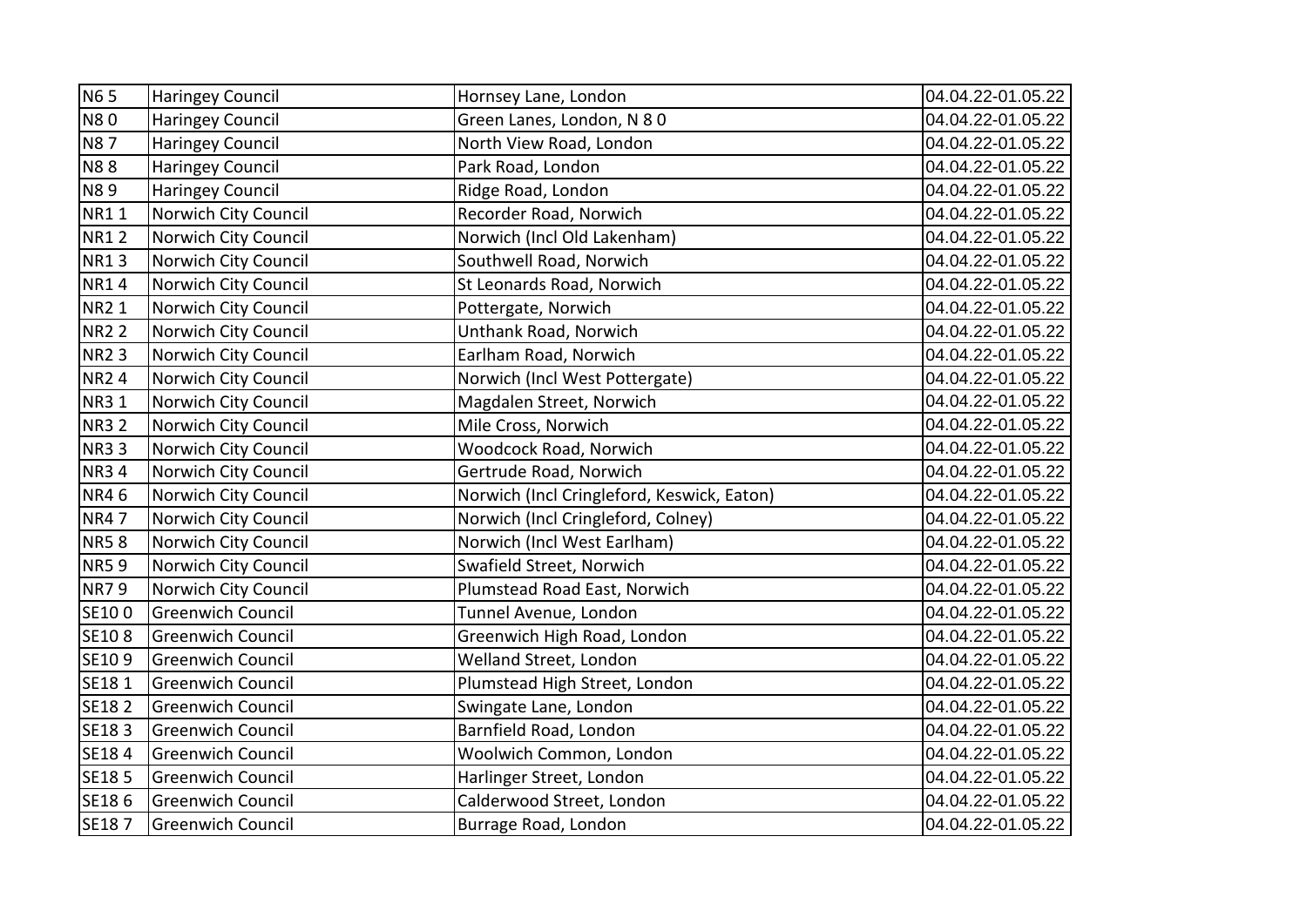| <b>SE20</b>  | <b>Greenwich Council</b> | Wickham Lane, London         | 04.04.22-01.05.22 |
|--------------|--------------------------|------------------------------|-------------------|
| <b>SE29</b>  | <b>Greenwich Council</b> | Wolvercote Road, London      | 04.04.22-01.05.22 |
| SE280        | <b>Greenwich Council</b> | Erebus Drive, London         | 04.04.22-01.05.22 |
| SE288        | <b>Greenwich Council</b> | Greenhaven Drive, London     | 04.04.22-01.05.22 |
| <b>SE30</b>  | <b>Greenwich Council</b> | Kidbrooke Park Road, London  | 04.04.22-01.05.22 |
| <b>SE37</b>  | <b>Greenwich Council</b> | St Johns Park, London        | 04.04.22-01.05.22 |
| <b>SE38</b>  | <b>Greenwich Council</b> | Holburne Road, London        | 04.04.22-01.05.22 |
| SE3 9        | <b>Greenwich Council</b> | Ryan Close, London           | 04.04.22-01.05.22 |
| <b>SE77</b>  | <b>Greenwich Council</b> | Victoria Way, London         | 04.04.22-01.05.22 |
| <b>SE78</b>  | <b>Greenwich Council</b> | Maryon Road, London          | 04.04.22-01.05.22 |
| <b>SE91</b>  | <b>Greenwich Council</b> | Westmount Road, London       | 04.04.22-01.05.22 |
| <b>SE9 2</b> | <b>Greenwich Council</b> | Avery Hill Road, London      | 04.04.22-01.05.22 |
| <b>SE93</b>  | <b>Greenwich Council</b> | Sidcup Road, London          | 04.04.22-01.05.22 |
| <b>SE9 5</b> | <b>Greenwich Council</b> | Middle Park Avenue, London   | 04.04.22-01.05.22 |
| SE9 6        | <b>Greenwich Council</b> | Well Hall Road, London       | 04.04.22-01.05.22 |
| <b>BR15</b>  | Lewisham                 | Southend, Sundridge, Bromley | 04.04.22-01.05.22 |
| SE120        | Lewisham                 | Burnt Ash Hill, London       | 04.04.22-01.05.22 |
| SE128        | Lewisham                 | Eltham Road, London          | 04.04.22-01.05.22 |
| SE129        | Lewisham                 | Marvels Lane, London         | 04.04.22-01.05.22 |
| SE13 5       | Lewisham                 | Lee High Road, London        | 04.04.22-01.05.22 |
| SE136        | Lewisham                 | Hither Green Lane, London    | 04.04.22-01.05.22 |
| SE137        | Lewisham                 | Deals Gateway, London        | 04.04.22-01.05.22 |
| SE14 5       | Lewisham                 | New Cross Gate, London Se    | 04.04.22-01.05.22 |
| SE146        | Lewisham                 | New Cross, London Se         | 04.04.22-01.05.22 |
| SE23 1       | Lewisham                 | Stanstead Road, London       | 04.04.22-01.05.22 |
| SE23 2       | Lewisham                 | Perry Vale, London           | 04.04.22-01.05.22 |
| SE233        | Lewisham                 | Devonshire Road, London      | 04.04.22-01.05.22 |
| SE264        | Lewisham                 | Kirkdale, London             | 04.04.22-01.05.22 |
| SE26 5       | Lewisham                 | Sydenham Road, London        | 04.04.22-01.05.22 |
| SE26 6       | Lewisham                 | Sydenham Hill, London        | 04.04.22-01.05.22 |
| SE4 1        | Lewisham                 | Wickham Road, London         | 04.04.22-01.05.22 |
| <b>SE4 2</b> | Lewisham                 | Brockley Road, London        | 04.04.22-01.05.22 |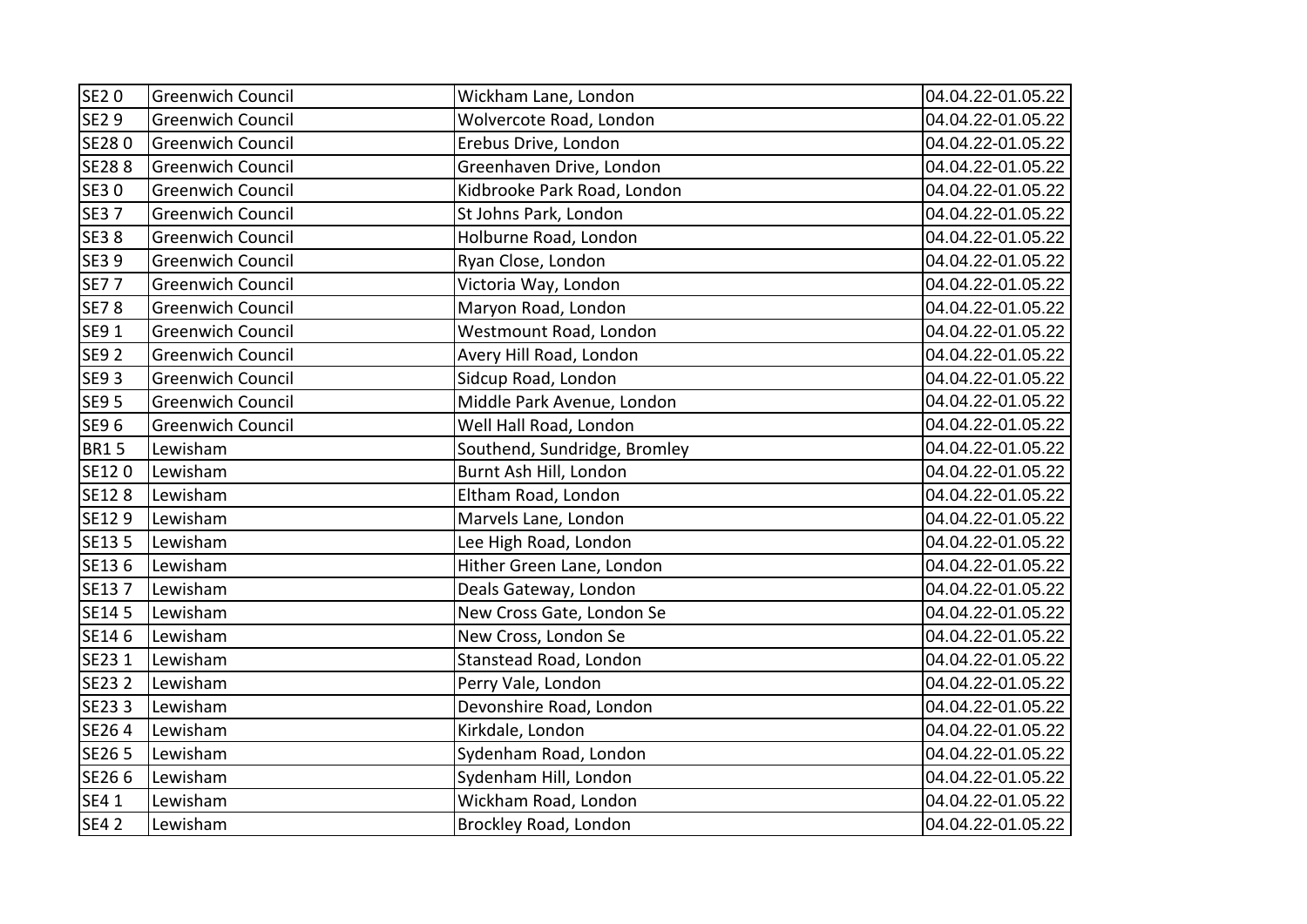| <b>SE61</b>   | Lewisham                   | Brownhill Road, London                | 04.04.22-01.05.22 |
|---------------|----------------------------|---------------------------------------|-------------------|
| <b>SE6 2</b>  | Lewisham                   | Bromley Road, London                  | 04.04.22-01.05.22 |
| <b>SE63</b>   | Lewisham                   | Southend Lane, London                 | 04.04.22-01.05.22 |
| <b>SE64</b>   | Lewisham                   | Thomas Lane, London                   | 04.04.22-01.05.22 |
| <b>SE83</b>   | Lewisham                   | Glaisher Street, London               | 04.04.22-01.05.22 |
| <b>SE84</b>   | Lewisham                   | Tanners Hill, London                  | 04.04.22-01.05.22 |
| <b>SE8 5</b>  | Lewisham                   | Evelyn Street, London                 | 04.04.22-01.05.22 |
| DA14          | <b>Bexley</b>              | Dartford (Incl Crayford, Barnes Clay) | 04.04.22-01.05.22 |
| DA144         | Bexley                     | Hatherley Road, Sidcup                | 04.04.22-01.05.22 |
| DA14 5 Bexley |                            | Ruxley, Sidcup                        | 04.04.22-01.05.22 |
| DA14 6 Bexley |                            | Main Road, Sidcup                     | 04.04.22-01.05.22 |
| DA157         | Bexley                     | Longlands, Sidcup                     | 04.04.22-01.05.22 |
| DA15 8 Bexley |                            | Blackfen, Sidcup                      | 04.04.22-01.05.22 |
| DA15 9 Bexley |                            | Sherwood Park Avenue, Sidcup          | 04.04.22-01.05.22 |
| DA16 1 Bexley |                            | Gipsy Road, Welling                   | 04.04.22-01.05.22 |
| DA16 2 Bexley |                            | Falconwood, Bexley                    | 04.04.22-01.05.22 |
| DA16 3 Bexley |                            | Bellegrove Road, Welling              | 04.04.22-01.05.22 |
| DA17 5 Bexley |                            | Woolwich Road, Belvedere              | 04.04.22-01.05.22 |
| DA17 6 Bexley |                            | Erith Road, Belvedere                 | 04.04.22-01.05.22 |
| DA184         | Bexley                     | Kale Road, Erith                      | 04.04.22-01.05.22 |
| DA5 1         | <b>Bexley</b>              | Old Bexley, Bexley                    | 04.04.22-01.05.22 |
| <b>DA53</b>   | <b>Bexley</b>              | Bexley Woods, Bexley                  | 04.04.22-01.05.22 |
| DA67          | <b>Bexley</b>              | Broadway, Bexleyheath                 | 04.04.22-01.05.22 |
| DA68          | <b>Bexley</b>              | Upton Road, Bexleyheath               | 04.04.22-01.05.22 |
| DA74          | Bexley                     | Brampton Road, Bexleyheath            | 04.04.22-01.05.22 |
| DA7 5         | <b>Bexley</b>              | Long Lane, Bexleyheath                | 04.04.22-01.05.22 |
| DA7 6         | Bexley                     | Bexleyheath (Incl Barnehurst)         | 04.04.22-01.05.22 |
| <b>DA81</b>   | <b>Bexley</b>              | Northumberland Heath, Erith           | 04.04.22-01.05.22 |
| <b>DA82</b>   | <b>Bexley</b>              | North End, Slade Green, Erith         | 04.04.22-01.05.22 |
| DA8 3         | Bexley                     | Erith (Incl Northumberland Heath)     | 04.04.22-01.05.22 |
| <b>EN61</b>   | Hertsmere District Council | Heath, Swanley Bar, Potters Bar       | 04.04.22-01.05.22 |
| <b>EN62</b>   | Hertsmere District Council | Mutton Lane, Potters Bar              | 04.04.22-01.05.22 |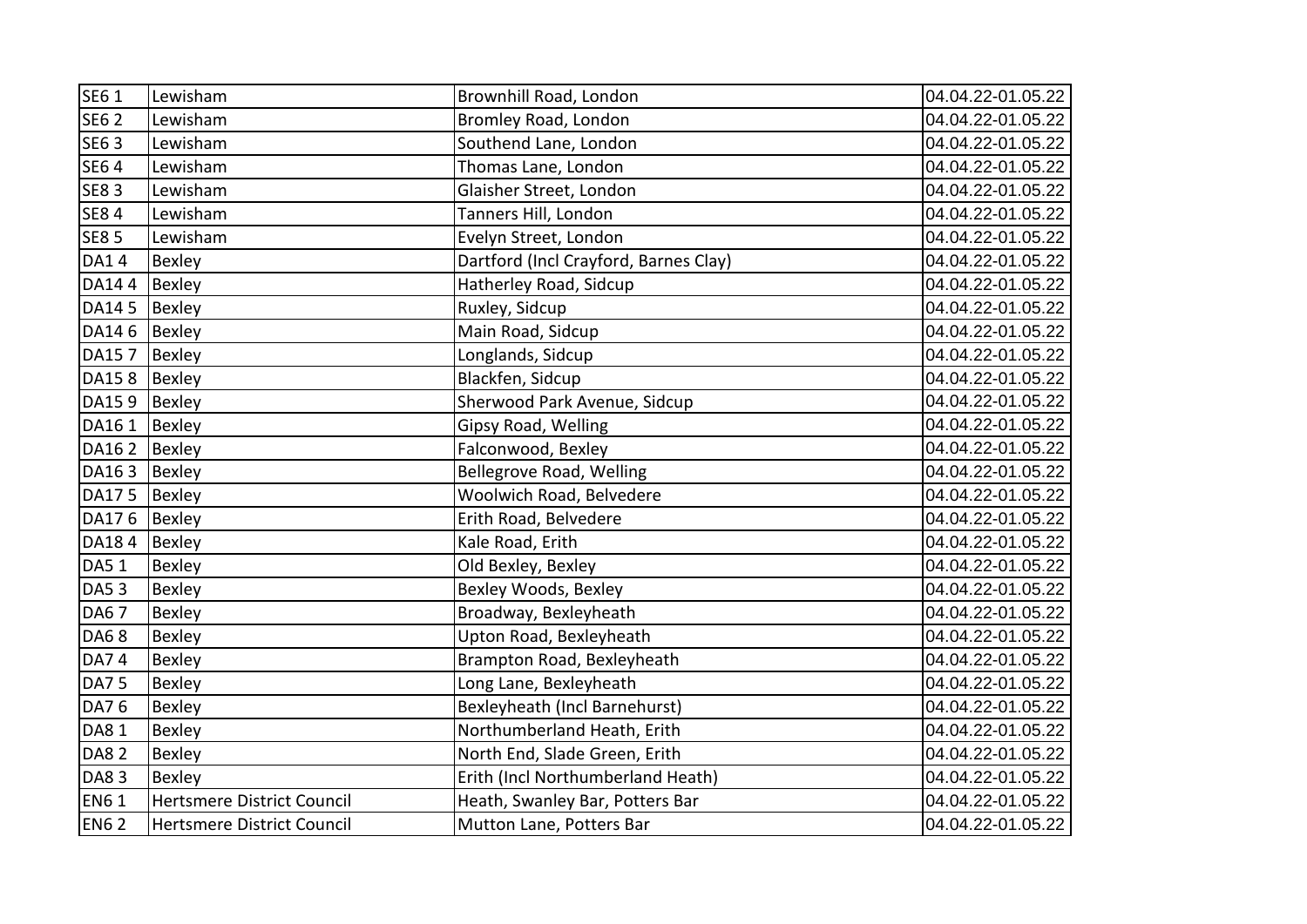| <b>EN63</b>  | Hertsmere District Council        | Potters Bar (Incl South Mimms, Ridge) | 04.04.22-01.05.22 |
|--------------|-----------------------------------|---------------------------------------|-------------------|
| <b>EN65</b>  | <b>Hertsmere District Council</b> | High Street, Potters Bar              | 04.04.22-01.05.22 |
|              | WD23 1 Hertsmere District Council | <b>Bushey Heath</b>                   | 04.04.22-01.05.22 |
|              | WD23 2 Hertsmere District Council | Park Avenue, Bushey                   | 04.04.22-01.05.22 |
|              | WD23 3 Hertsmere District Council | High Street, Bushey                   | 04.04.22-01.05.22 |
|              | WD23 4 Hertsmere District Council | <b>Bushey (Incl Bushey Heath)</b>     | 04.04.22-01.05.22 |
|              | WD25 8 Hertsmere District Council | Aldenham, Letchmore Heath             | 04.04.22-01.05.22 |
| WD61         | Hertsmere District Council        | Shenley Road, Borehamwood             | 04.04.22-01.05.22 |
| <b>WD62</b>  | Hertsmere District Council        | Furzehill Road, Borehamwood           | 04.04.22-01.05.22 |
| WD63         | Hertsmere District Council        | Elstree                               | 04.04.22-01.05.22 |
| WD64         | Hertsmere District Council        | Aycliffe Road, Borehamwood            | 04.04.22-01.05.22 |
| <b>WD65</b>  | Hertsmere District Council        | Borehamwood (Incl Well End)           | 04.04.22-01.05.22 |
| <b>WD77</b>  | Hertsmere District Council        | <b>Watling Street, Radlett</b>        | 04.04.22-01.05.22 |
| <b>WD78</b>  | Hertsmere District Council        | Loom Lane, Radlett                    | 04.04.22-01.05.22 |
| <b>WD79</b>  | Hertsmere District Council        | Shenley                               | 04.04.22-01.05.22 |
|              | TW13 4 Hounslow Council           | Redford Close, Feltham                | 04.04.22-01.05.22 |
|              | TW13 5 Hounslow Council           | Feltham (Incl Hanworth (North))       | 04.04.22-01.05.22 |
|              | TW13 6 Hounslow Council           | Feltham (Incl Hanworth (South))       | 04.04.22-01.05.22 |
|              | TW13 7 Hounslow Council           | Fernside Avenue, Feltham              | 04.04.22-01.05.22 |
|              | TW14 0 Hounslow Council           | Sparrow Farm Drive, Feltham           | 04.04.22-01.05.22 |
|              | TW14 8 Hounslow Council           | Feltham (Incl Bedfont)                | 04.04.22-01.05.22 |
|              | TW14 9 Hounslow Council           | Staines Road, Feltham                 | 04.04.22-01.05.22 |
| <b>TW3 1</b> | Hounslow Council                  | High Street, Hounslow                 | 04.04.22-01.05.22 |
| <b>TW3 2</b> | Hounslow Council                  | Ellerdine Road, Hounslow              | 04.04.22-01.05.22 |
| <b>TW33</b>  | <b>Hounslow Council</b>           | Hanworth Road, Hounslow               | 04.04.22-01.05.22 |
| <b>TW34</b>  | <b>Hounslow Council</b>           | Lampton Road, Hounslow                | 04.04.22-01.05.22 |
| <b>TW45</b>  | <b>Hounslow Council</b>           | Edgar Road, Hounslow                  | 04.04.22-01.05.22 |
| TW4 6        | <b>Hounslow Council</b>           | Beavers Lane, Hounslow                | 04.04.22-01.05.22 |
| <b>TW47</b>  | <b>Hounslow Council</b>           | Bath Road, Hounslow                   | 04.04.22-01.05.22 |
| <b>TW50</b>  | <b>Hounslow Council</b>           | Great West Road, Hounslow             | 04.04.22-01.05.22 |
| <b>TW59</b>  | <b>Hounslow Council</b>           | Hounslow (Incl Cranford)              | 04.04.22-01.05.22 |
| <b>TW74</b>  | <b>Hounslow Council</b>           | Thornbury Road, Isleworth             | 04.04.22-01.05.22 |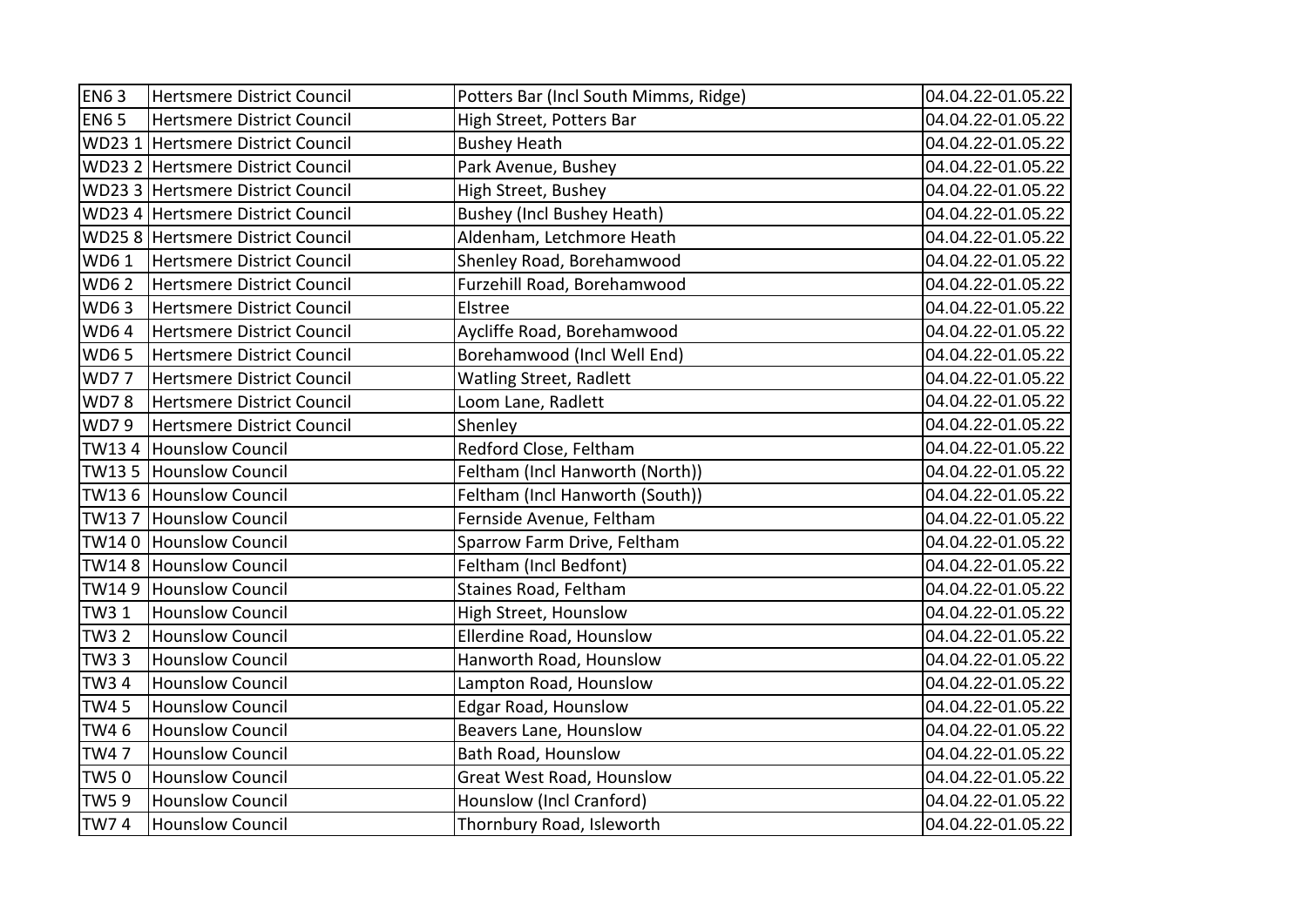| <b>TW75</b> | <b>Hounslow Council</b>      | London Road, Isleworth             | 04.04.22-01.05.22 |
|-------------|------------------------------|------------------------------------|-------------------|
| TW7 6       | <b>Hounslow Council</b>      | Worton Road, Isleworth             | 04.04.22-01.05.22 |
| <b>TW77</b> | Hounslow Council             | Summerwood Road, Isleworth         | 04.04.22-01.05.22 |
| <b>TW80</b> | <b>Hounslow Council</b>      | Green Dragon Lane, Brentford       | 04.04.22-01.05.22 |
| <b>TW88</b> | <b>Hounslow Council</b>      | Augustus Close, Brentford          | 04.04.22-01.05.22 |
| <b>TW89</b> | <b>Hounslow Council</b>      | Boston Manor Road, Brentford       | 04.04.22-01.05.22 |
| W4 2        | <b>Hounslow Council</b>      | <b>Staveley Gardens, London</b>    | 04.04.22-01.05.22 |
| W43         | <b>Hounslow Council</b>      | Hartington Road, London            | 04.04.22-01.05.22 |
| W44         | <b>Hounslow Council</b>      | Wellesley Road, London             | 04.04.22-01.05.22 |
| SW6 1       | Hammersmith & Fulham Council | Lillie Road, London                | 04.04.22-01.05.22 |
| <b>SW62</b> | Hammersmith & Fulham Council | Wandsworth Bridge Road, London     | 04.04.22-01.05.22 |
| SW63        | Hammersmith & Fulham Council | Ranelagh Gardens, London           | 04.04.22-01.05.22 |
| <b>SW64</b> | Hammersmith & Fulham Council | New Kings Road, London             | 04.04.22-01.05.22 |
| <b>SW65</b> | Hammersmith & Fulham Council | Fulham Road, Fulham, London        | 04.04.22-01.05.22 |
| SW66        | Hammersmith & Fulham Council | Fulham Palace Road, Fulham, London | 04.04.22-01.05.22 |
| <b>SW67</b> | Hammersmith & Fulham Council | Clem Attlee Court, London          | 04.04.22-01.05.22 |
| W120        | Hammersmith & Fulham Council | Du Cane Road, London               | 04.04.22-01.05.22 |
| W127        | Hammersmith & Fulham Council | White City Estate, London          | 04.04.22-01.05.22 |
| W128        | Hammersmith & Fulham Council | Shepherds Bush Green, London       | 04.04.22-01.05.22 |
| W129        | Hammersmith & Fulham Council | Askew Road, London                 | 04.04.22-01.05.22 |
| W140        | Hammersmith & Fulham Council | Blythe Road, London                | 04.04.22-01.05.22 |
| W149        | Hammersmith & Fulham Council | Queen's Club Gardens, London       | 04.04.22-01.05.22 |
| W60         | Hammersmith & Fulham Council | King Street, London, W 60          | 04.04.22-01.05.22 |
| W67         | Hammersmith & Fulham Council | Shepherds Bush Road, London        | 04.04.22-01.05.22 |
| W68         | Hammersmith & Fulham Council | Field Road, London                 | 04.04.22-01.05.22 |
| W69         | Hammersmith & Fulham Council | Fulham Palace Road, London         | 04.04.22-01.05.22 |
| <b>HA01</b> | London Borough of Brent      | Alperton, Wembley                  | 04.04.22-01.05.22 |
| <b>HA02</b> | London Borough of Brent      | Sudbury, Wembley                   | 04.04.22-01.05.22 |
| HA0 3       | London Borough of Brent      | North Wembley, Wembley             | 04.04.22-01.05.22 |
| <b>HA04</b> | London Borough of Brent      | Ealing Road, Wembley               | 04.04.22-01.05.22 |
| <b>HA30</b> | London Borough of Brent      | Harrow (Incl Kenton)               | 04.04.22-01.05.22 |
| <b>HA90</b> | London Borough of Brent      | Wembley Park, Wembley              | 04.04.22-01.05.22 |